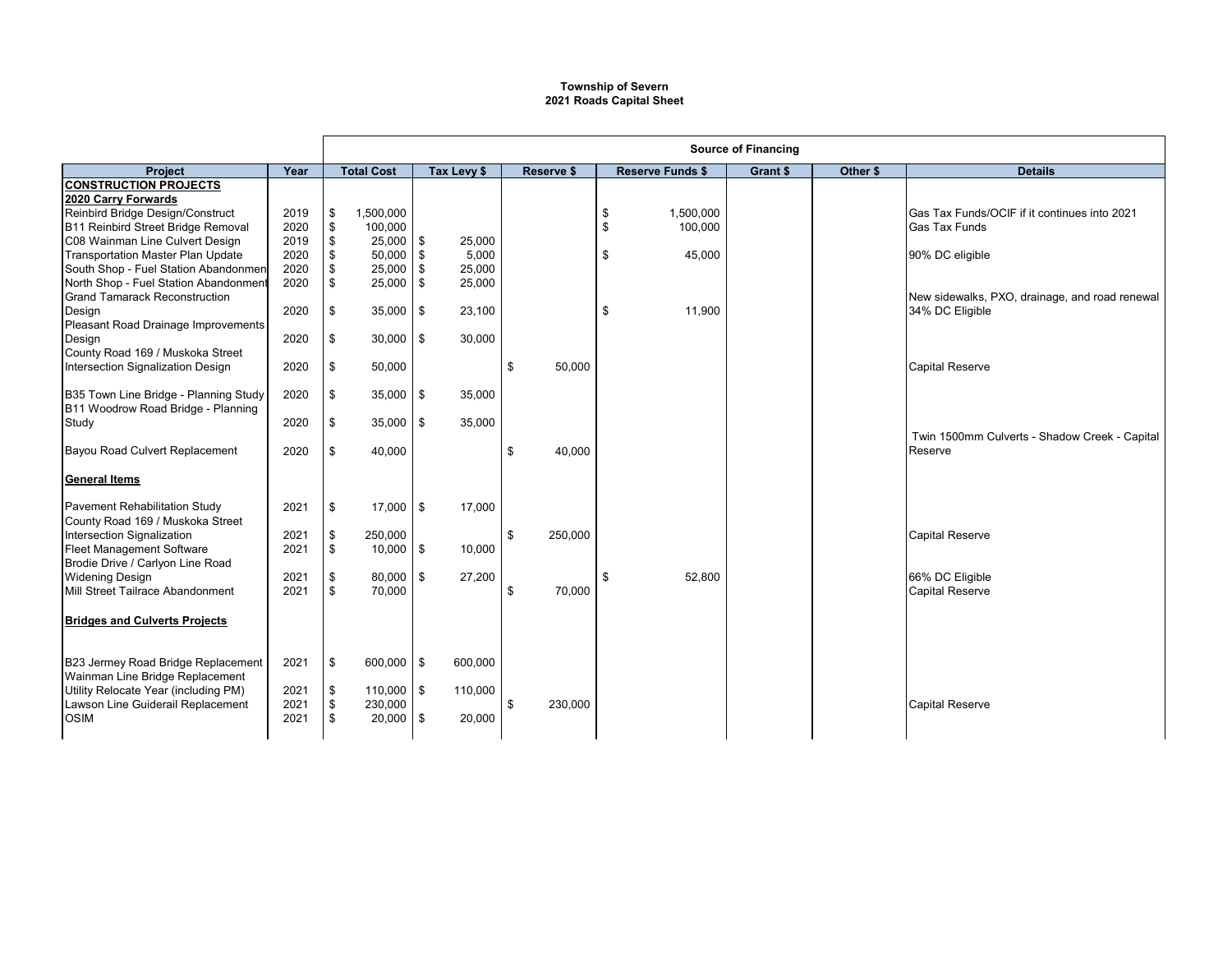## **Township of Severn 2021 Roads Capital Sheet**

|                                         |      | <b>Source of Financing</b> |                   |             |    |                |                         |  |                |          |                |                                 |
|-----------------------------------------|------|----------------------------|-------------------|-------------|----|----------------|-------------------------|--|----------------|----------|----------------|---------------------------------|
| <b>Project</b>                          | Year |                            | <b>Total Cost</b> | Tax Levy \$ |    | Reserve \$     | <b>Reserve Funds \$</b> |  | Grant \$       | Other \$ |                | <b>Details</b>                  |
| <b>Road Priority</b>                    |      |                            |                   |             |    |                |                         |  |                |          |                |                                 |
| Joseph Street                           | 2021 | \$                         | 15,000            |             | \$ | 15,000         |                         |  |                |          |                | <b>Capital Reserve</b>          |
| Huronia Road from City of Orillia Limit |      |                            |                   |             |    |                |                         |  |                |          |                |                                 |
| to On-Ramp to Highway 11 North          | 2021 | \$                         | 140,000           |             | \$ | 140,000        |                         |  |                |          |                | <b>Capital Reserve</b>          |
| Fairgrounds Road from Division Road     |      |                            |                   |             |    |                |                         |  |                |          |                |                                 |
| West to North of Warminster             | 2021 | \$                         | 720,000           |             |    | 720,000        |                         |  |                |          |                | Capital Reserve/OCIF            |
| Severn Street from Brady to End         | 2021 | \$                         | 250,000           |             | \$ | 250,000        |                         |  |                |          |                | <b>Capital Reserve</b>          |
| <b>Canal Road from Cambrian Road to</b> |      |                            |                   |             |    |                |                         |  |                |          |                |                                 |
| <b>Canal Road</b>                       | 2021 | \$                         | 470,000           |             |    | 470,000        |                         |  |                |          |                | <b>Capital Reserve</b>          |
| Irish Line - P53                        | 2021 | \$                         | 385,000           |             | \$ | 385,000        |                         |  |                |          |                | <b>Capital Reserve</b>          |
| Cambrian Road from 500m South Boyd      |      |                            |                   |             |    |                |                         |  |                |          |                |                                 |
| to 200m east Grass Lake Line            | 2021 | \$                         | 1,025,000         |             | \$ | 1,025,000      |                         |  |                |          |                | <b>Capital Reserve</b>          |
| Taylor Line from Laughlin Falls Road to |      |                            |                   |             |    |                |                         |  |                |          |                |                                 |
| <b>CR17</b>                             | 2021 | \$                         | 430,000           |             | \$ | 430,000        |                         |  |                |          |                | <b>Capital Reserve</b>          |
| Grand Tamarack from Bayou Road to       |      |                            |                   |             |    |                |                         |  |                |          |                |                                 |
| <b>Hwy 11 N</b>                         | 2021 | \$                         | 500,000           |             | \$ | 330,000 \$     | 170,000                 |  |                |          |                | 34% DC Eligible/Capital Reserve |
|                                         |      |                            |                   |             |    |                |                         |  |                |          |                |                                 |
|                                         |      |                            |                   |             |    |                |                         |  |                |          |                |                                 |
|                                         |      |                            |                   |             |    |                |                         |  |                |          |                |                                 |
|                                         |      |                            |                   |             |    |                |                         |  |                |          |                |                                 |
|                                         |      |                            |                   |             |    |                |                         |  |                |          |                |                                 |
| <b>SUB-TOTAL</b>                        |      | \$                         | $7,272,000$ \$    | 987,300 \$  |    | $4,405,000$ \$ | $1,879,700$ \$          |  | $\blacksquare$ | S.       | $\blacksquare$ |                                 |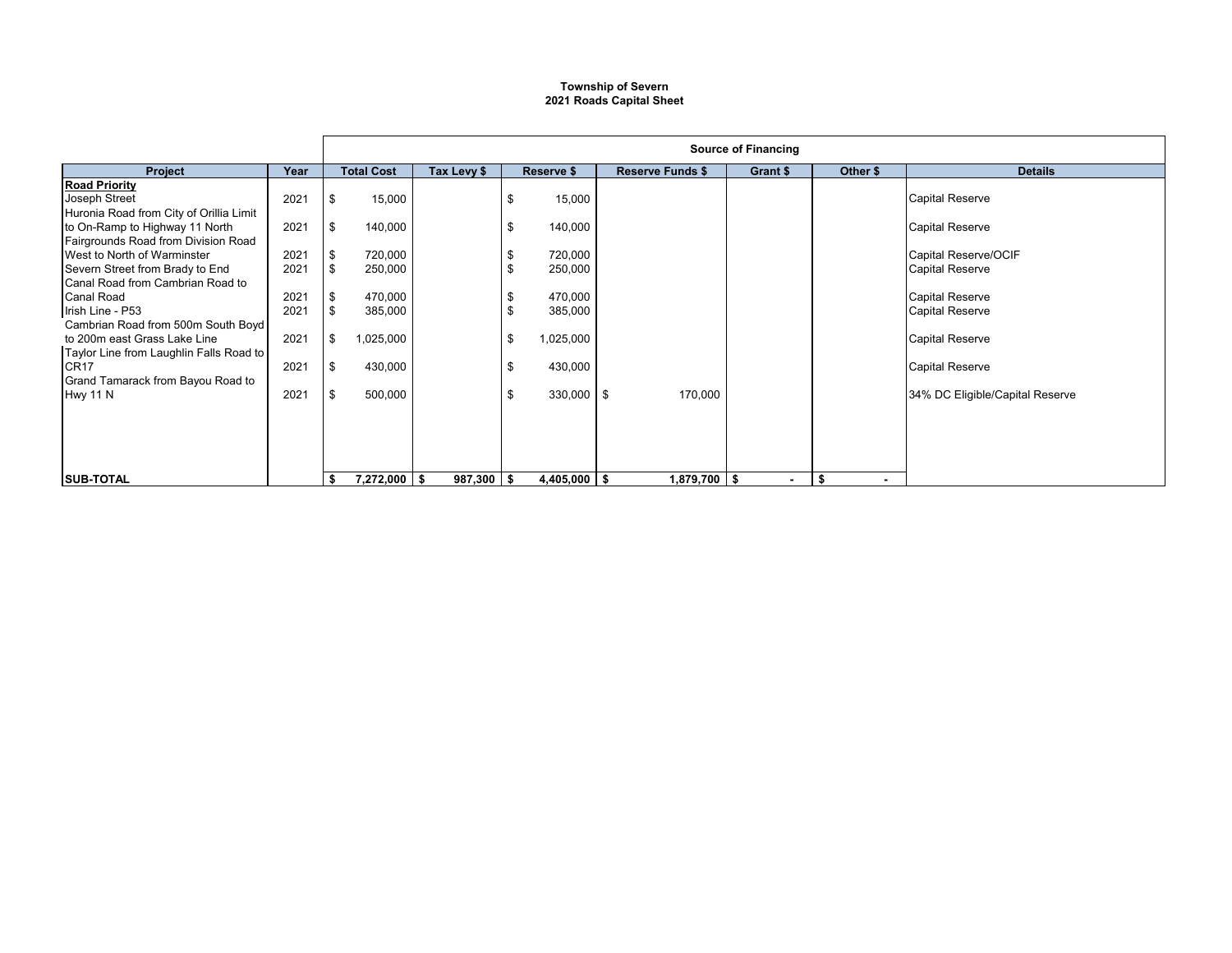## **2021 Roads Equipment Capital Sheet Township of Severn**

|                                         |      | <b>Source of Financing</b> |             |                          |                         |          |                      |                                              |  |  |  |  |
|-----------------------------------------|------|----------------------------|-------------|--------------------------|-------------------------|----------|----------------------|----------------------------------------------|--|--|--|--|
| Project                                 | Year | <b>Total Cost</b>          | Tax Levy \$ | Reserve \$               | <b>Reserve Funds \$</b> | Grant \$ | Other \$             | <b>Details</b>                               |  |  |  |  |
| <b>EQUIPMENT</b>                        |      |                            |             |                          |                         |          |                      | Roads Equipment Reserve /                    |  |  |  |  |
| R05 - 2011 Tandem Plow Truck            | 2021 | \$<br>300,000              |             | $\,$<br>275,000          |                         |          | \$                   | 25,000 Trade-In<br>Roads Equipment Reserve / |  |  |  |  |
| R24 - 14 Tonne Wheeled Excavator        | 2021 | \$<br>355,000              |             | $\sqrt[6]{3}$<br>315,000 |                         |          | $\pmb{\mathfrak{s}}$ | 40,000 Trade-In                              |  |  |  |  |
| New Hydrualic Snow Blower<br>Attachment | 2021 | \$<br>50,000               |             | 50,000<br>\$             |                         |          |                      | Paired with new loader                       |  |  |  |  |
|                                         |      |                            |             |                          |                         |          |                      |                                              |  |  |  |  |
|                                         |      |                            |             |                          |                         |          |                      |                                              |  |  |  |  |
|                                         |      |                            |             |                          |                         |          |                      |                                              |  |  |  |  |
|                                         |      |                            |             |                          |                         |          |                      |                                              |  |  |  |  |
|                                         |      |                            |             |                          |                         |          |                      |                                              |  |  |  |  |
|                                         |      |                            |             |                          |                         |          |                      |                                              |  |  |  |  |
|                                         |      |                            |             |                          |                         |          |                      |                                              |  |  |  |  |
| <b>TOTAL</b>                            |      | \$705,000                  | \$0         | \$640,000                | \$0                     | \$0      | \$65,000             |                                              |  |  |  |  |